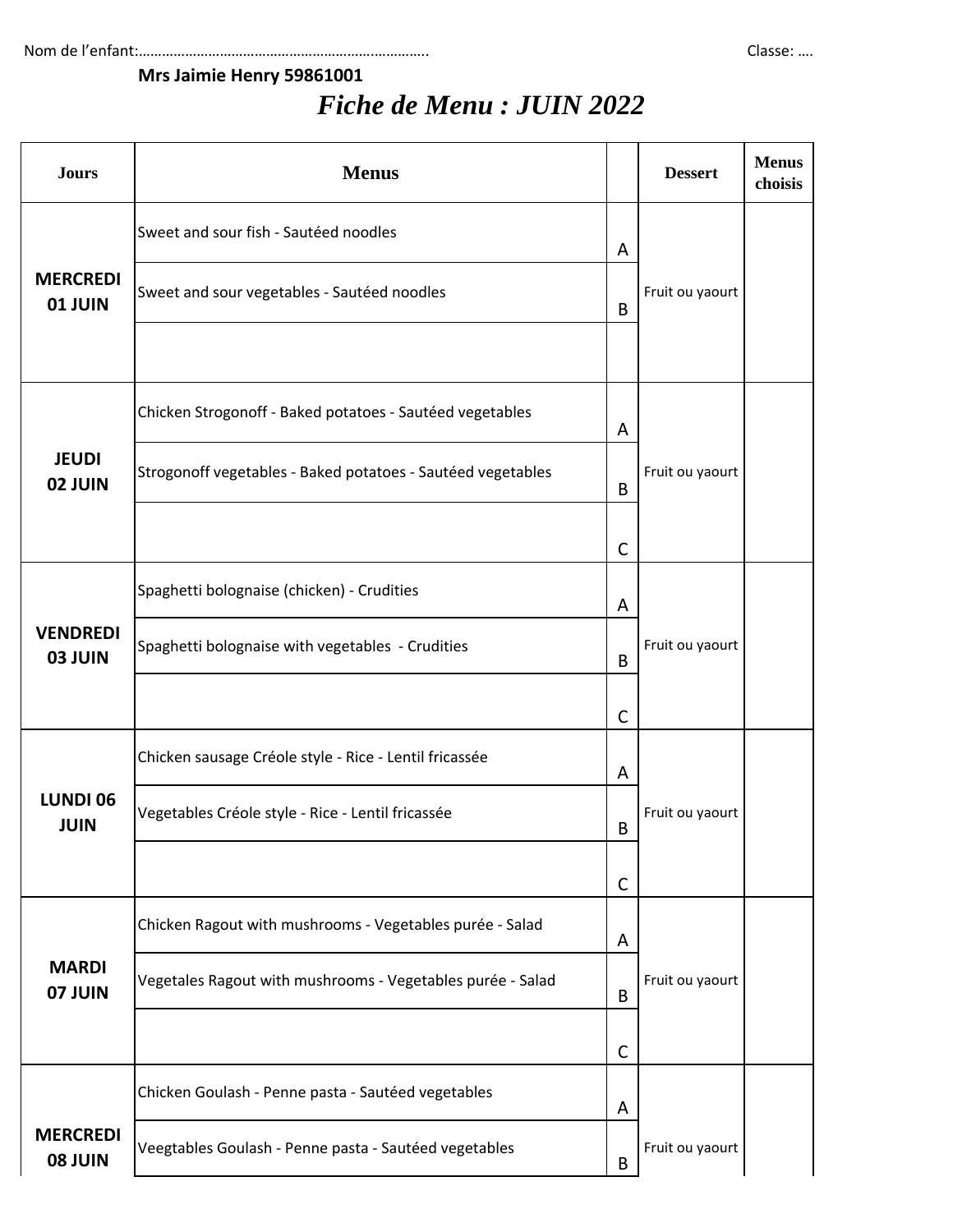|                                   |                                                                                | $\mathsf{C}$ |                 |  |
|-----------------------------------|--------------------------------------------------------------------------------|--------------|-----------------|--|
|                                   | Pizza with smoked Marlin, mushrooms, maize - Green salad                       | A            |                 |  |
| <b>JEUDI</b><br><b>09 JUIN</b>    | Pizza with vegetables - Green salad                                            | B            | Fruit ou yaourt |  |
|                                   |                                                                                | $\mathsf{C}$ |                 |  |
|                                   | Rice Chinese style with chicken, egg and vegetables                            | A            |                 |  |
| <b>VENDREDI</b><br><b>10 JUIN</b> | Riz Chinese style with vegetables                                              | B            | Fruit ou yaourt |  |
|                                   |                                                                                | $\mathsf{C}$ |                 |  |
|                                   | Chicken Fricassée with mushrooms - Rice - Sautéed greens                       | A            |                 |  |
| <b>LUNDI</b><br><b>13 JUIN</b>    | Potato and patole fricassée - Rice - Sautéed greens                            | B            | Fruit ou yaourt |  |
|                                   |                                                                                | $\mathsf{C}$ |                 |  |
|                                   | Chicken chop suey - Sautéed noodles                                            | A            |                 |  |
| <b>MARDI</b><br><b>14 JUIN</b>    | Vegetables chop suey - Sautéed noodles                                         | B            | Fruit ou yaourt |  |
|                                   |                                                                                | C            |                 |  |
|                                   | Fish brochette with lemon sauce - Pan-fried potatoes with<br>vegetables        | A            |                 |  |
| <b>MERCREDI</b><br><b>15 JUIN</b> | Vegetables brochettes with lemon sauce - Pan-fried potatoes with<br>vegetables | B            | Fruit ou yaourt |  |
|                                   |                                                                                | $\mathsf{C}$ |                 |  |
|                                   | Chicken Lasagna - Crudities                                                    | A            |                 |  |
| <b>JEUDI</b><br><b>16 JUIN</b>    | Vegetables Lasagna - Crudities                                                 | B            | Fruit ou yaourt |  |
|                                   |                                                                                | $\mathsf{C}$ |                 |  |
|                                   | Minced chicken marengo sauce - Baked potatoes and vegetables                   | A            |                 |  |
| <b>VENDREDI</b><br><b>17 JUIN</b> | Ratatouille - Baked potatoes and vegetables                                    | B            | Fruit ou yaourt |  |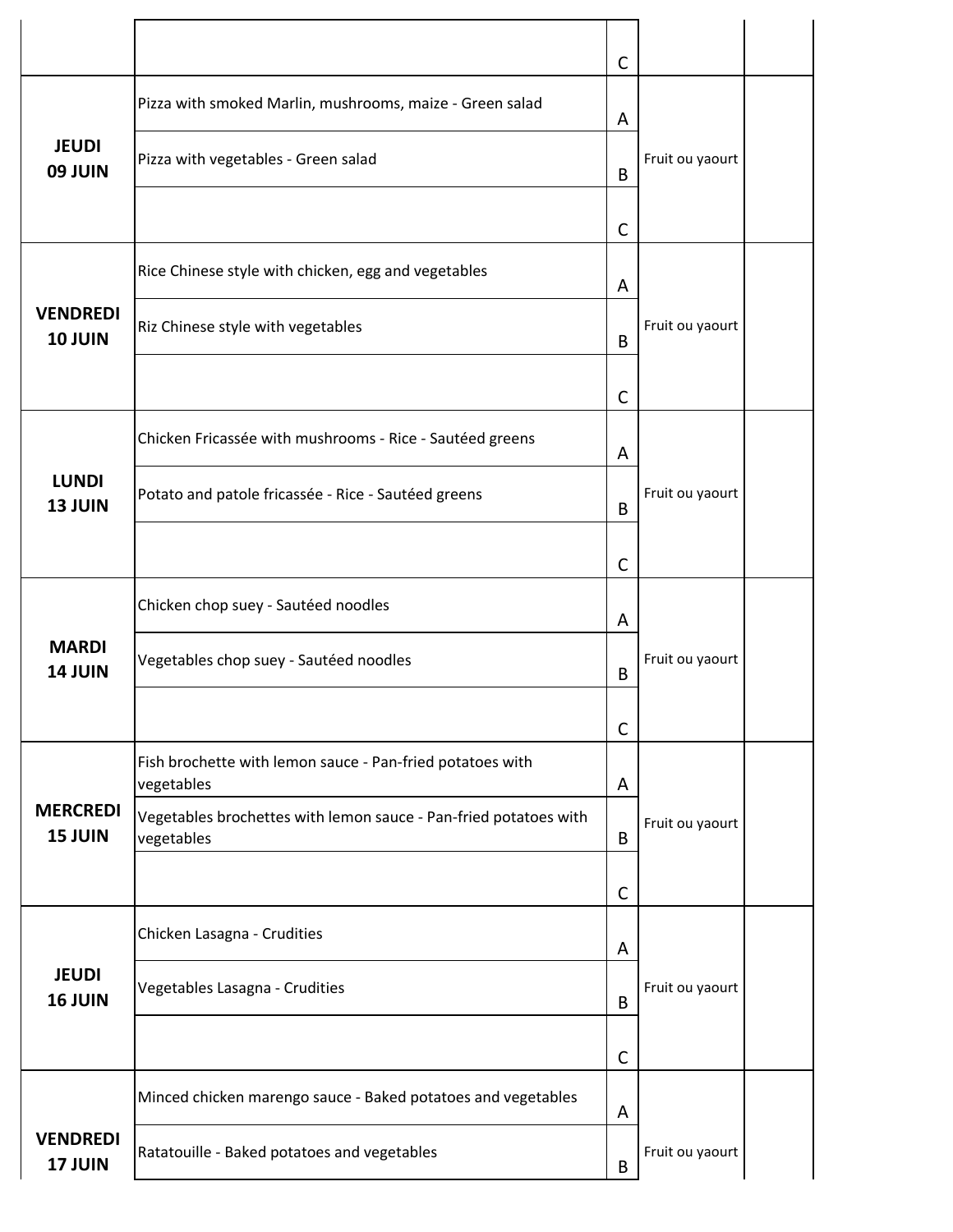|                            |                                                                    | $\mathsf{C}$ |                 |  |
|----------------------------|--------------------------------------------------------------------|--------------|-----------------|--|
|                            | Chicken Briani - Cucumber and carrot salad                         | A            |                 |  |
| <b>LUNDI</b><br>20 JUIN    | Vegetables Briani - Cucumber and carrot salad                      | B            | Fruit ou yaourt |  |
|                            |                                                                    | C            |                 |  |
|                            | Minced chicken Provencal sauce - Pasta with vegetables             | A            |                 |  |
| <b>MARDI</b><br>21 JUIN    | Minced vegetables Provencal sauce - Pasta with vegetables          | B            | Fruit ou yaourt |  |
|                            |                                                                    | $\mathsf{C}$ |                 |  |
|                            | Quiche with smoked marlin - Green salad                            | A            |                 |  |
| <b>MERCREDI</b><br>22 JUIN | Quiche with vegetables - Green salad                               | B            | Fruit ou yaourt |  |
|                            |                                                                    | $\mathsf{C}$ |                 |  |
|                            | Hachis parmentier with chicken - Mixed salad                       | A            |                 |  |
| <b>JEUDI</b><br>23 JUIN    | Hachis parmentier with vegetables - Mixed salad                    | B            | Fruit ou yaourt |  |
|                            |                                                                    | C            |                 |  |
|                            | Chicken ragout with olives - Pasta with herbs - Sautéed vegetables | A            |                 |  |
| <b>VENDREDI</b><br>24 JUIN | Ratatouille with olives - Pasta with herbs - Sautéed vegetables    | B            | Fruit ou yaourt |  |
|                            |                                                                    | $\mathsf{C}$ |                 |  |
|                            | Chicken sausage curry - Rice - Sautéed vegetables                  | A            |                 |  |
| <b>LUNDI</b><br>27 JUIN    | Vegetables curry - Rice - Sautéed vegetables                       | B            | Fruit ou yaourt |  |
|                            |                                                                    | C            |                 |  |
|                            | Chicken printanière - Potato purée - Crudities                     | A            |                 |  |
| <b>MARDI</b><br>28 JUIN    | Vegetables printanière - Potato purée - Crudities                  | B            | Fruit ou yaourt |  |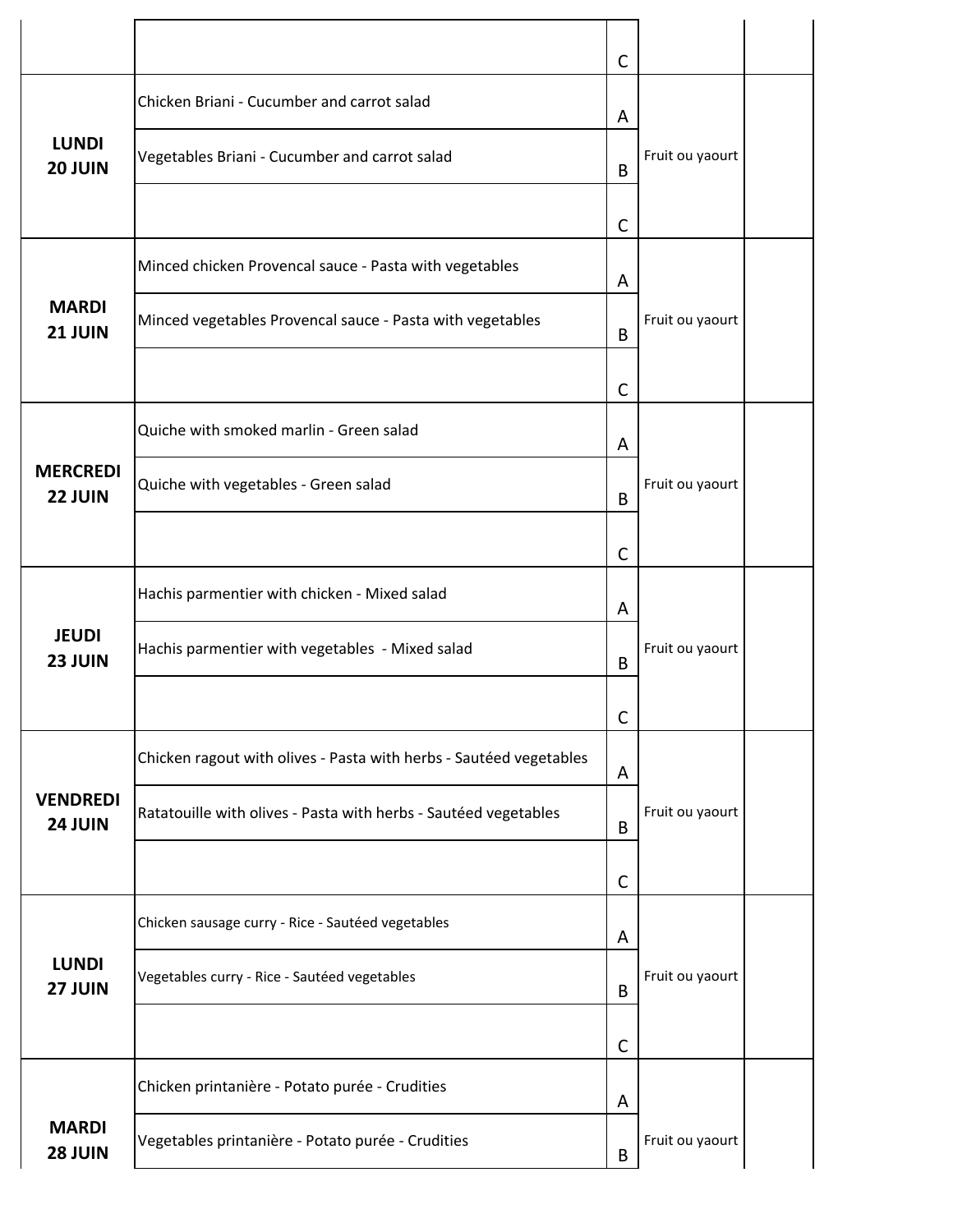|                                |                                                           | C |                 |  |
|--------------------------------|-----------------------------------------------------------|---|-----------------|--|
|                                | Chicken ham quiche - Green salad                          | A |                 |  |
| <b>MERCREDI</b><br>29 JUIN     | Vegetables quiche - Green salad                           | B | Fruit ou yaourt |  |
|                                |                                                           | C |                 |  |
|                                | Sliced chicken with prunes - Sautéed potatoes - Crudities | A |                 |  |
| <b>JEUDI</b><br><b>30 JUIN</b> | Sautéed potatoes - Ratatouille - Crudities                | B | Fruit ou yaourt |  |
|                                |                                                           |   |                 |  |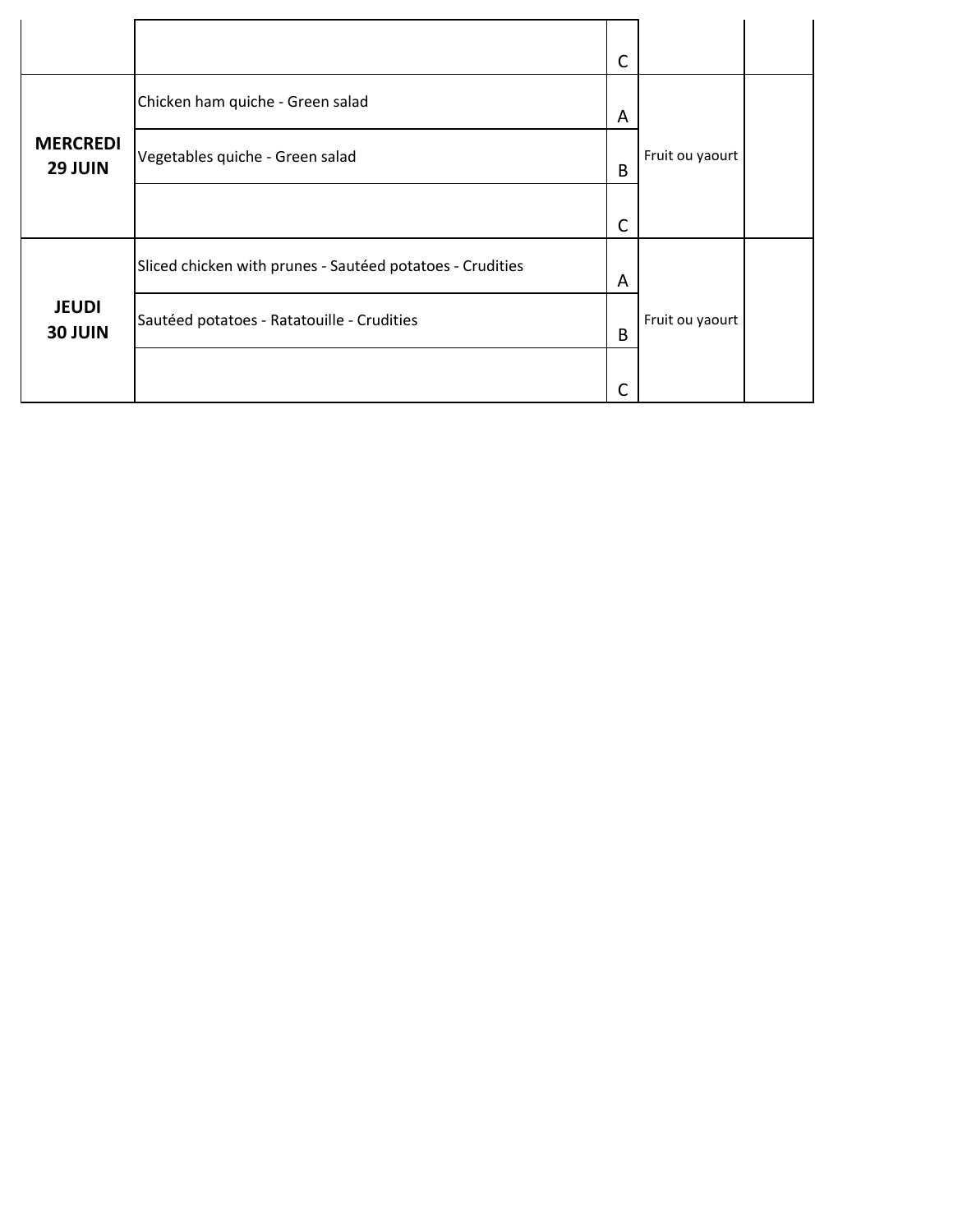